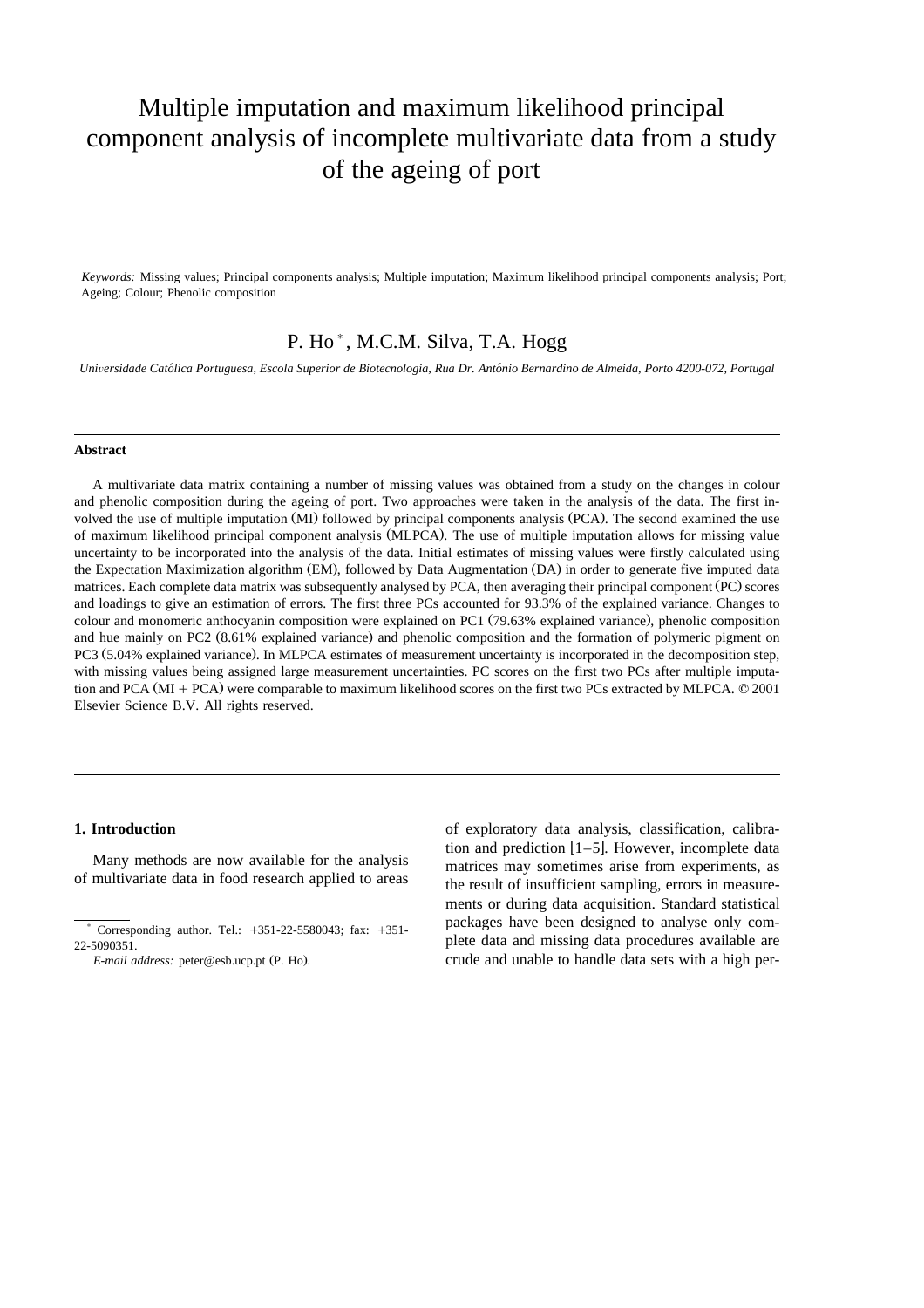centage of incomplete cases [6]. Two main procedures for dealing with missing values, deletion and mean substitution, are commonly found in these programs. With listwise or casewise deletion, variables or cases are removed. However, this method of handling missing data is far from ideal as important information for subsequent analysis of the data might be lost. Pairwise deletion is used when calculating correlation or covariance matrices. In the case of correlations, the correlations between each pair of variables are calculated from all cases having complete data for those two variables. However, a systematic bias may result from a "hidden" systematic distribution of missing data, causing different correlation coefficients in the same correlation matrix  $[7]$ . In mean substitution, all missing values of a variable are replaced with the mean for that variable. However, this method is clearly not appropriate for data that is time dependent. These and other disadvantages of using deletion or mean substitution have been discussed recently [8,9]. Modern methods for handling missing data are based on maximum likelihood estimation and Monte Carlo Markov Chain methods  $[6,9-14]$ . One such method, known as multiple imputation, consists of generating  $m > 1$  plausible missing values, thus producing *m* apparently complete data matrices which can then be analysed by the complete data methods. The results are then combined by simple rules [15] to produce overall estimates and standard errors that reflect missing data uncertainty [6].

In a study of the changes to colour and phenolics during the initial stages of ageing port  $[16]$ , a multivariate data matrix containing a number of variables with missing values was obtained as certain measurements were not taken or not calculated due to measurement errors. The objective of that study was to examine the relationships among variables that are commonly used to examine colour and phenolics in wine  $[17–21]$ . Therefore, before analysing the data matrix by principal components analysis (PCA), a method had to be used to calculate the missing values. Multiple imputation was chosen as one of the methods for handling these missing values. We then compare this approach with the use of maximum likelihood principal component analysis (MLPCA) [22]. MLPCA is a decomposition method similar to PCA, and its ability in analysing incomplete data matrices has already been demonstrated [23].

### **2. Experimental**

# *2.1. Data matrix*

The incomplete data matrix was obtained from a study comparing changes to colour and phenolic composition during the ageing of port  $[16]$ . Ports were aged in wood, stainless steel and glass for a period of 11 months in a controlled temperature environment at 18<sup>°</sup>C. Spectrophotometric measurements (replicates,  $n = 4$ ) were made on wine; samples taken at intervals of 0, 13, 34, 77, 110, 198, 255 and 311 days. The incomplete data matrix was composed of 26 colour and phenolic variables as follows: (1) 14 original colour and phenolic variables  $[17,18]$ : wine colour, WC; wine colour density, CD1; wine hue, HUE; polymeric pigment colour, PPC; wine colour in acid, WCA; anthocyanin colour, AC; non-coloured anthocyanin, NA; anthocyanin colour in acid, ACA; total monomeric anthocyanins, TAC; total phenolics, TP; chemical age at wine pH, CAW; chemical age in acid, CAA; degree of ionisation,  $\alpha$ ; natural degree of ionisation,  $\alpha'$ . (2) Six modified colour variables [19]: wine colour density or Glories' Index, CD2; chemical age index  $(I)$ , CA $(I)$ ; chemical age index  $(II)$ ,  $CA(II)$ ; chemical age index  $(III)$ ,  $CA(III)$ ; degree of coloration,  $A_{3,7}$ ; colour synergism factor,  $S_{3,7}$ . (3) Other variables  $[20,21,37]$ : total phenolics as gallic acid equivalents, TPGAE.; formation of brown pigments as the absorbance at 420 nm, BI, monomeric anthocyanins, TMA; polymeric anthocyanins, TPA; total anthocyanins, TAC2; total anthocyanins, TAC3.

#### *2.2. Multiple imputation of missing* Õ*alues*

Multiple imputation (MI) is based on three main assumptions: a probability model on complete data (observed and missing values), a prior distribution reflecting the uncertainty of the parameters for the imputation model and that the data is said to be *missing at random*  $(MAR)$  [6,9]. The program NORM was used for this study, which performs multiple imputation under a multivariate normal model [24]. NORM, together with other three other probability models for multiple imputation, are freely available as a set of S-PLUS libraries at the authors website  $\frac{http://r}{\cdot}$ www.stat.psu.edu/ $\sim$  jls/misoftwa.html). Basically,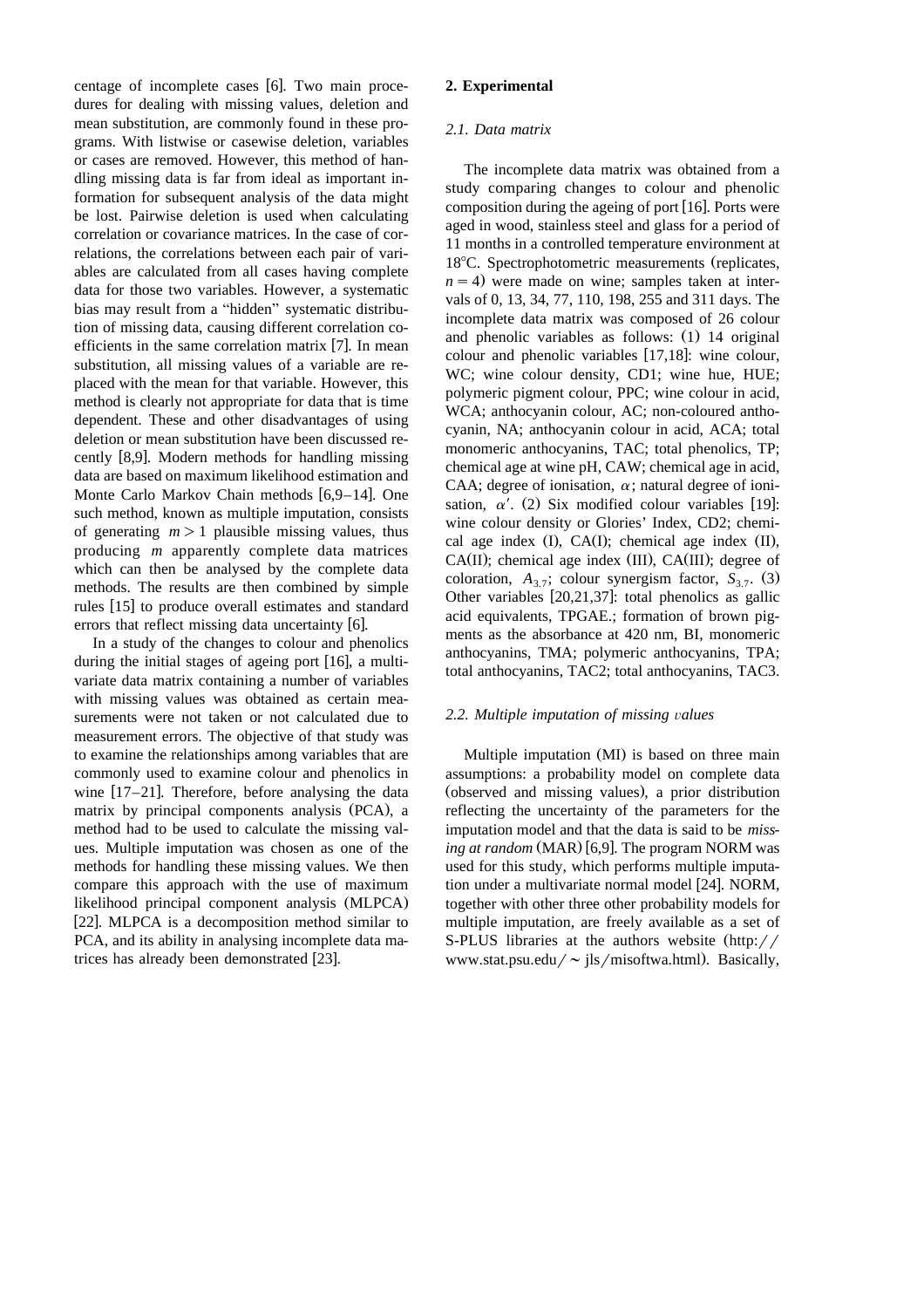NORM works in two steps by using:  $(1)$  the EM algorithm for efficient estimation of parameters (mean, variances, covariances or correlations); (2) data augmentation for generating multiple imputations of missing values. As neither the EM algorithm nor the data augmentation have been described in chemometrics literature so far, a brief description will be presented here. Computational routines used in NORM have been described elsewhere  $[25]$ .

The Expectation–Maximization (EM) algorithm is a general method for obtaining maximum likelihood estimates of parameters in problems with incomplete data. The EM algorithm was first described by Dempster et al.  $[10]$  in the late 1970s. A number of extension and variations of the EM algorithm have since been developed, improving the convergence of these EM-type algorithms  $[9,26-29]$ . In an incomplete data matrix, we will have both the observed data,  $Y_{\text{obs}}$ , missing data,  $Y_{\text{mis}}$ , and a vector of parameters,  $\theta$ . Complete data,  $Y_{\text{com}}$ , can therefore be defined as  $Y_{\text{com}} = (Y_{\text{obs}}, Y_{\text{mis}})$ . With the complete data log-likelihood function,  $L(\boldsymbol{\theta}) = f(Y_{\text{com}} | \boldsymbol{\theta})$  and the observed data log-likelihood function,  $L(\boldsymbol{\theta}) = f(Y_{obs})$  $\theta$ , the expected complete data log-likelihood function can be defined as  $Q(\theta | \theta') = E\{\ln[f(Y_{\text{com}})]\}$  $\theta$ )] $Y_{obs}$ ,  $\theta'$ } [30]. The EM algorithm starts at some value of  $\theta$  and alternates between two steps [5,30]:

- 1. Expectation step (E-step): Computing  $Q(\theta)$  $\theta$ <sup>(t)</sup>) as a function of  $\theta$ ;
- 2. Maximization step (M-step): Find  $\boldsymbol{\theta}^{(t+1)}$  that maximizes  $Q(\boldsymbol{\theta} | \boldsymbol{\theta}^{(t)})$

The log-likelihood function  $L(\theta)$  increases with each iteration of the EM algorithm until converging to a local or global maximum  $[10]$ . The rate of convergence is directly related to the amount of unobserved or missing information in a data matrix, i.e. slower convergence with greater amount of missing data  $[31]$ . In NORM, a ridge prior can be selected, which stabilize the estimation of parameters, to solve the problem of slow convergence of the EM algorithm. Selection of a ridge prior tends to shrink estimated correlations toward zero  $[25]$ . The degree of shrinkage is specified by the hyperparameter, a positive real number which corresponds roughly to the number of prior observations being introduced, i.e.

the higher the value for the hyperparameter, the greater the shrinkage [24].

Data augmentation (DA) is an iterative process that alternately fills in the missing data and makes inferences about the unknown parameters, but unlike the EM algorithm, this is done in a stochastic or random fashion  $[6]$ . DA first performs a random imputation of missing data under assumed values of the parameters, and then draws new parameters from a Bayesian posterior distribution based on the observed and imputed data [6]. Starting at some value of  $\theta$ , each iteration of the DA algorithm of Tanner and Wong  $[32]$  alternates between two steps  $[33]$ :

- 1. Imputation step (I-step): Draws  $Y_{\text{mis}}^{(t+1)} \sim P(Y_{\text{mis}} | Y_{\text{obs}}, \theta^{(t)})$
- 2. Posterior step (P-step): Draws  $\theta^{(t+1)} \sim P(\theta)$  $Y_{\text{obs}}$ ,  $\boldsymbol{\theta}^{(t+1)}$

The procedure of alternately simulating missing data and parameters creates a Markov chain that eventually stabilizes or converges in distribution [33]. A more complete explanation of the principal behind multiple imputation, the EM and DA algorithms have been reviewed elsewhere [25].

Missing values were calculated by multiple imputation (MI) using the program NORM  $[24]$  according to Fig. 1. The original  $26$  variable data matrix (with replicates) was first divided into three data matrices according to the three ageing methods (wood, stainless steel, glass) (step I), in order to preserve any relationships or associations between variables. Data for all variables were then transformed to approximately normal before imputation using a logit transformation function and then transformed back to their original scale after imputation. The logit or logistic transformation is defined as:

$$
\log it(x) = \log \left( \frac{x}{(1-x)} \right)
$$

First approximations of missing values by multiple imputation (MI) were generated for every data matrix using the EM algorithm (step II). The convergence criterion, which was the maximum relative parameter change in the value of any parameter from one cycle to the next, was set at 0.0001. A hyperpa-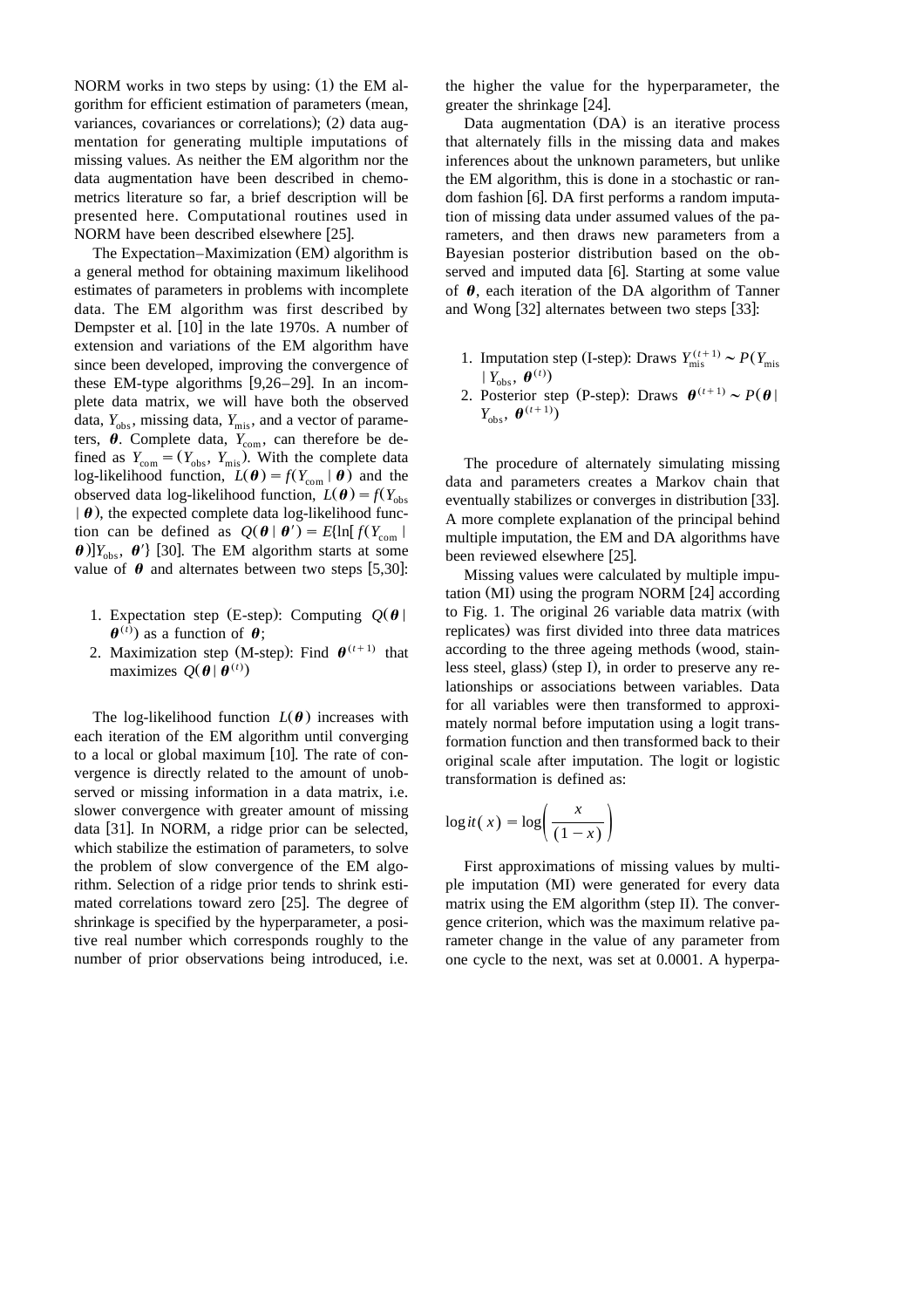

Fig. 1. Procedure for multiple imputation of missing values. Data were from wines aged in barrels (B), stainless steel (S), glass (G), n is the total number of data matrices.

rameter of 1 was also set for the ridge prior to improve the convergence of the EM algorithm. After obtaining these initial estimates, the DA algorithm was then used to generate five imputed data matrices for every data matrix, using a ridge prior with a hyperparameter of 1 (step III). Series plots for single parameters (means, variances and covariances) and for the worst linear function of the parameters were used to access the convergence of the DA algorithm. The 15 data matrices were then reorganised so that each of the final five imputed data matrices, containing a single replicate imputation of every missing value, were composed of samples from all three ageing methods (step IV).

#### *2.3. Principal components analysis*

Principal components analysis (PCA) by single value decomposition (SVD) was conducted using the statistical program  $R$  [34] on the five imputed data matrices (replicates were averaged before analysis) after standardisation. PC scores and loadings obtained from each imputed data matrix were averaged to give an estimation of the standard error of the mean (SEM), in order to account for missing value uncertainty in the principal components analysis.

# *2.4. Maximum likelihood principal component analysis*

Maximum likelihood principal component analysis (MLPCA) was conducted using the MLPCA routine of Andrews and Wentzell [23], which was performed using Matlab (The Mathworks, Natick, MA). MLPCA is a more direct approach than using multiple imputation followed by PCA. MLPCA is similar to PCA as it performs a PCA-like decomposition of data. However, unlike PCA which assumes equal error variances for all measurements, the MLPCA algorithm incorporates variance information in the decomposition step  $[23]$ . This is done by using a matrix of standard deviations instead of variances, with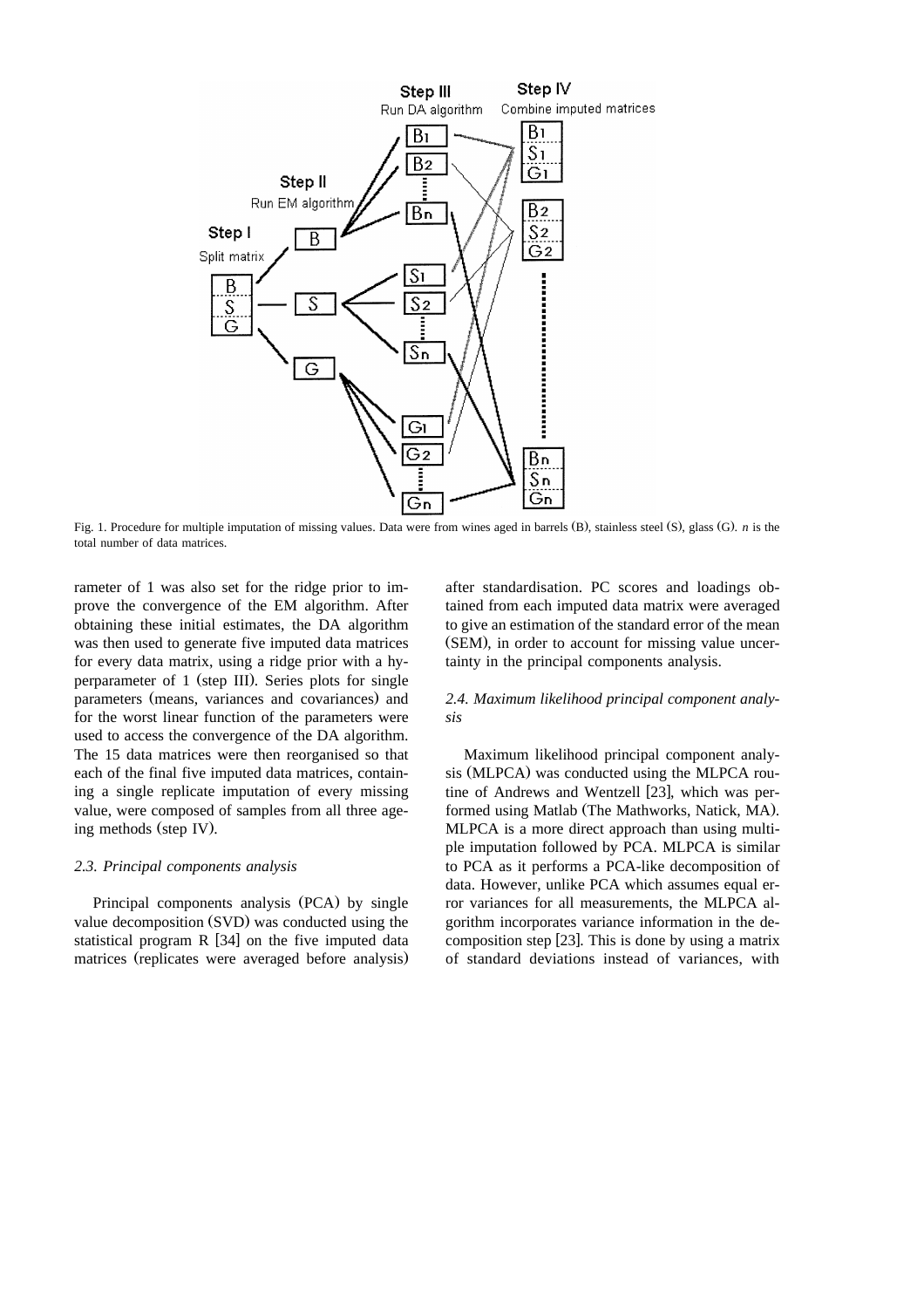missing values being assigned a value of zero. A subroutine in the MLPCA algorithm then calculates the variances, where very large variances are assigned for missing values compared to observed data (in this study a value of  $10^{10}$  was used). One of the major differences between PCA and MLPCA is that solutions for MLPCA are not nested, and the dimensionality of the subspace (the rank estimate,  $p$ ) must be specified before running the algorithm. A number of different values of *p* principal components were examined to access the convergence of the MLPCA algorithm. The following parameters need to be set when running MLPCA:  $(1)$  a matrix of observations where each case were measurement means values,  $(2)$ a matrix of standard deviations associated with the observations, with a value of zero set for missing measurements;  $(3)$  the model dimensionality, ranging from  $p = 1$  to 5, were used in this study. Maximum likelihood scores were obtained from maximum likelihood projections, which weights the direction of the projection in proportion to the magnitude of the measurement error variances [23]. The theoretical basis behind MLPCA has already been described [22] and has already been applied to the problem of incomplete data matrices and multivariate calibration  $[23, 35]$ .

# **3. Results and discussion**

#### *3.1. Multiple imputation*

Before applying multiple imputation (MI) to calculate the missing values, density histograms and normal probability plots were drawn to examine if variables were normally distributed. A logit transformation function was then used to transform the data, as it was found to give the best approximation of variables to normality (Fig. 2). Setting the convergence criteria to 0.0001 and using a ridge prior of 1 resulted in the EM algorithm converging after 140, 79 and 147 iterations for barrel, stainless steel and glass data matrices, respectively. The EM estimates were then used as starting values for data augmentation (DA). The number of iterations needed for the convergence of the DA algorithm were calculated from the convergence behaviour of the EM algorithm for each data matrix, i.e. enough cycles between each



Fig. 2. Transformation of data using the logit transformation function for variable CA(I)  $(21.74\%$  of missing data). Density histogram  $(a)$  and normal probability plot  $(b)$  before transformation and density histogram (c) and normal probability plot (d) after transformation.

imputed data matrix were used to ensure statistical independence. Rapid convergence of the DA algorithm, determined by examining series plots for individual variables and the worst linear function of the parameters (Fig. 3), was achieved for all data matrices. Missing values were then imputed for each data matrix and five complete data matrices were obtained.

#### *3.2. Principal components analysis*

Each complete data matrix after multiple imputation was analysed individually by PCA, producing individual matrices of principal component (PC). loadings and PC scores. A single matrix of mean estimates for loadings and one for scores were subsequently calculated, together with values of the standard errors of the mean (SEM). Typical SEM values for elements in both the mean PC loadings matrix and the mean PC scores matrix were less than 0.02. The lowest SEM values, many as low as 0.001, came from loadings and scores on the first principal component (PC1). The highest SEM values for loadings and scores were found with higher principal components  $(PCs)$  and were no higher than 0.1. As these higher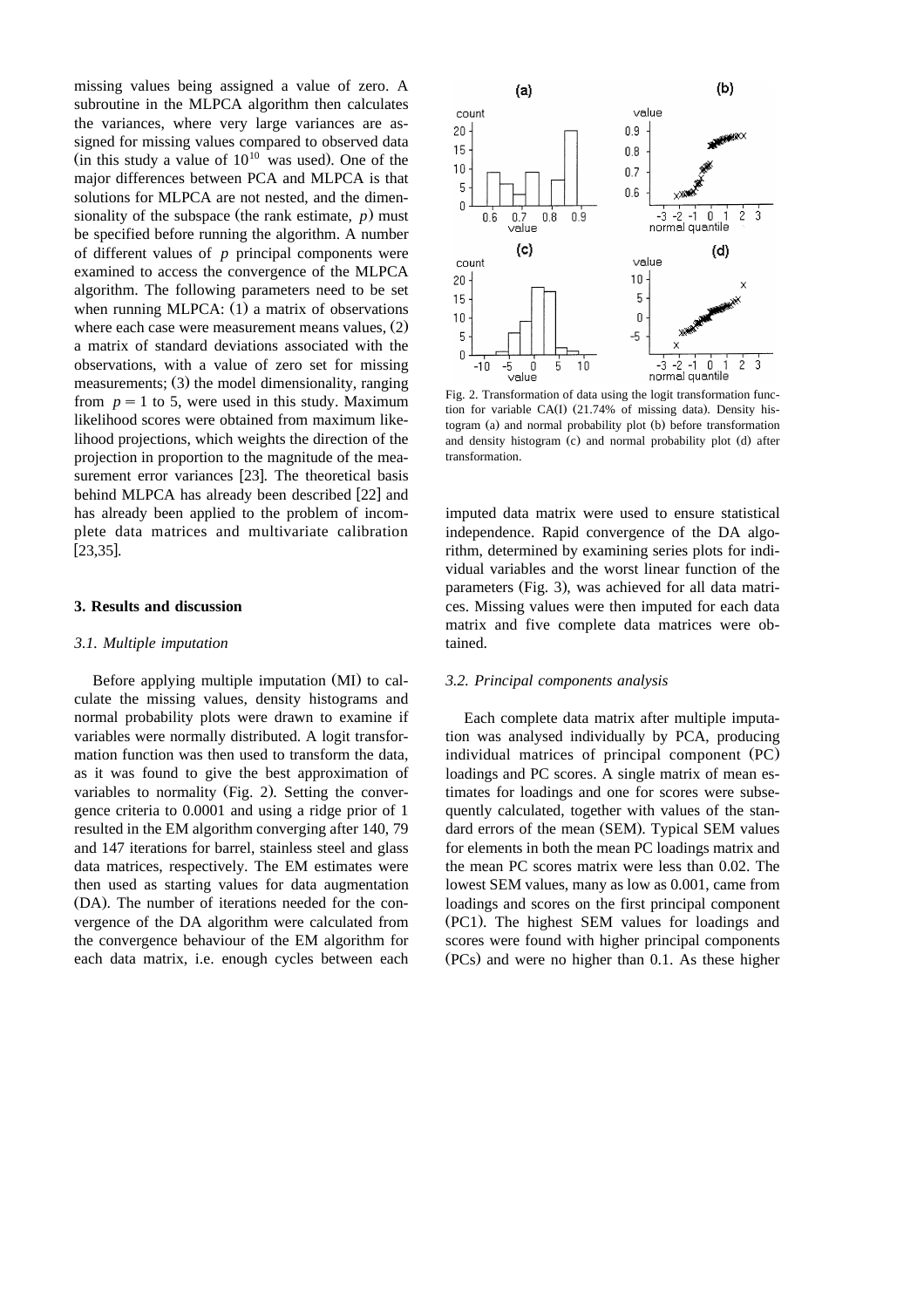

Fig. 3. Series plots for accessing convergence behaviour of the data augmentation algorithm.

PCs are not included in a PC-model, and SEM values for the first few PCs were very low, it was reasonable to conclude that imputed missing values did not seem to bias the principal components analysis.

The selection of the appropriate number of principal components for the 26 variable PC-model was based on the rule of eigenvalues greater than 1.0, the scree test and the proportion of variance explained [36]. The first three principal components selected accounted for 93% of the explained variance in the PC-model (Table 1). Correlations between a number of variables were very high, which could be seen by the loadings plot for the first two principal compo-

Table 1 Estimated average eigenvalues and the proportion of variance from imputed data matrices

| PC             | Eigenvalues | SEM <sup>a</sup> | % Variance | % Cumulative |  |
|----------------|-------------|------------------|------------|--------------|--|
| -1             | 20.5312     | 0.0535           | 79.63      | 79.63        |  |
| 2              | 2.2206      | 0.0118           | 8.61       | 88.24        |  |
| 3              | 1.3007      | 0.0245           | 5.04       | 93.29        |  |
| $\overline{4}$ | 0.9724      | 0.0129           | 3.77       | 97.06        |  |
| 5              | 0.4416      | 0.0130           | 1.71       | 98.77        |  |
| 6              | 0.1747      | 0.0031           | 0.68       | 99.45        |  |
| 7              | 0.1415      | 0.0068           | 0.55       | 100          |  |
|                |             |                  |            |              |  |

<sup>a</sup>Standard error of the mean of eigenvalues,  $n = 5$ .

nents (PC1 vs. PC2) and the first and third principal components (PC1 vs. PC3) (Figs. 4 and 5). For example, high correlations were found for colour density measurements (CD vs. CD2), total monomeric anthocyanins (TAC vs. TMA) and chemical age indices (CAW vs.  $CA(I)$ ). These high correlations found among many variables suggest that a reduction in the number of variables before PCA of the data could be done. Selection of variables and a more detailed study of differences in the changes of colour and phenolics during the ageing of port under the conditions mentioned are the subject of another paper  $[16]$  and hence, only a brief discussion of the results will follow.

Two main groups of variables were found to have high loadings on the first principal component (PC1). The first group which described various colour mechanisms occurring in port, such as browning, anthocyanin equilibrium, co-pigmentation and the increasing importance of oligomeric and polymeric pigments with ageing, was loaded positively on PC1. Variables describing colour in terms of mainly monomeric anthocyanin concentration were all loaded negatively on PC1. These two groups of colour variables had almost no contribution on the second principal component (PC2), with only total phenolics and hue giving negative loadings of any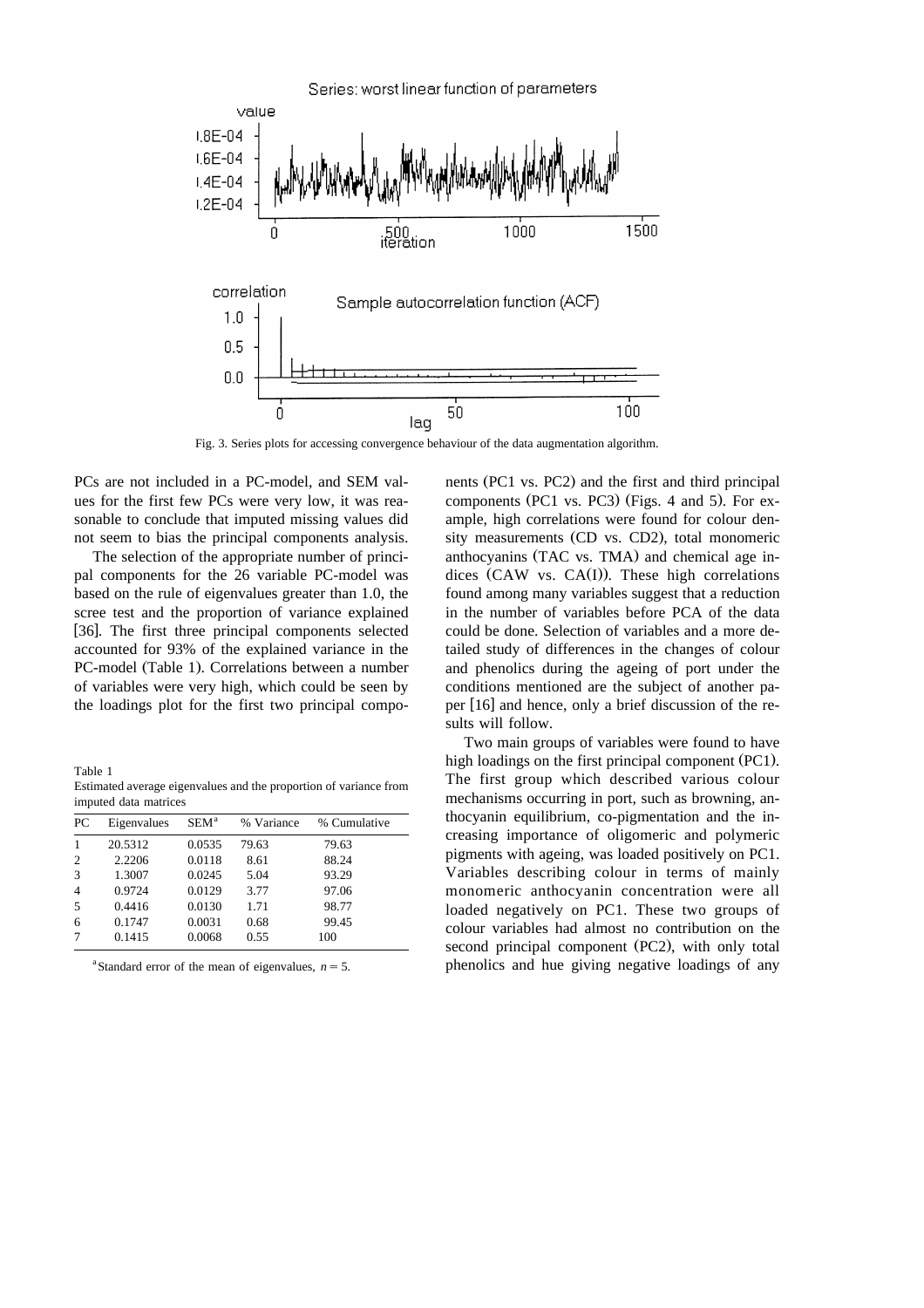

Fig. 4. Principal components analysis biplots (PC1 vs. PC2). (a) Loadings plot, (b) scores plot. Legends—B: aged in barrels; T: aged in stainless steel; G: aged in glass. Number indicate time of ageing (days), 1: initial time; 2: 13; 3: 34; 4: 77; 5: 110; 6: 198; 7: 255; 8: 311.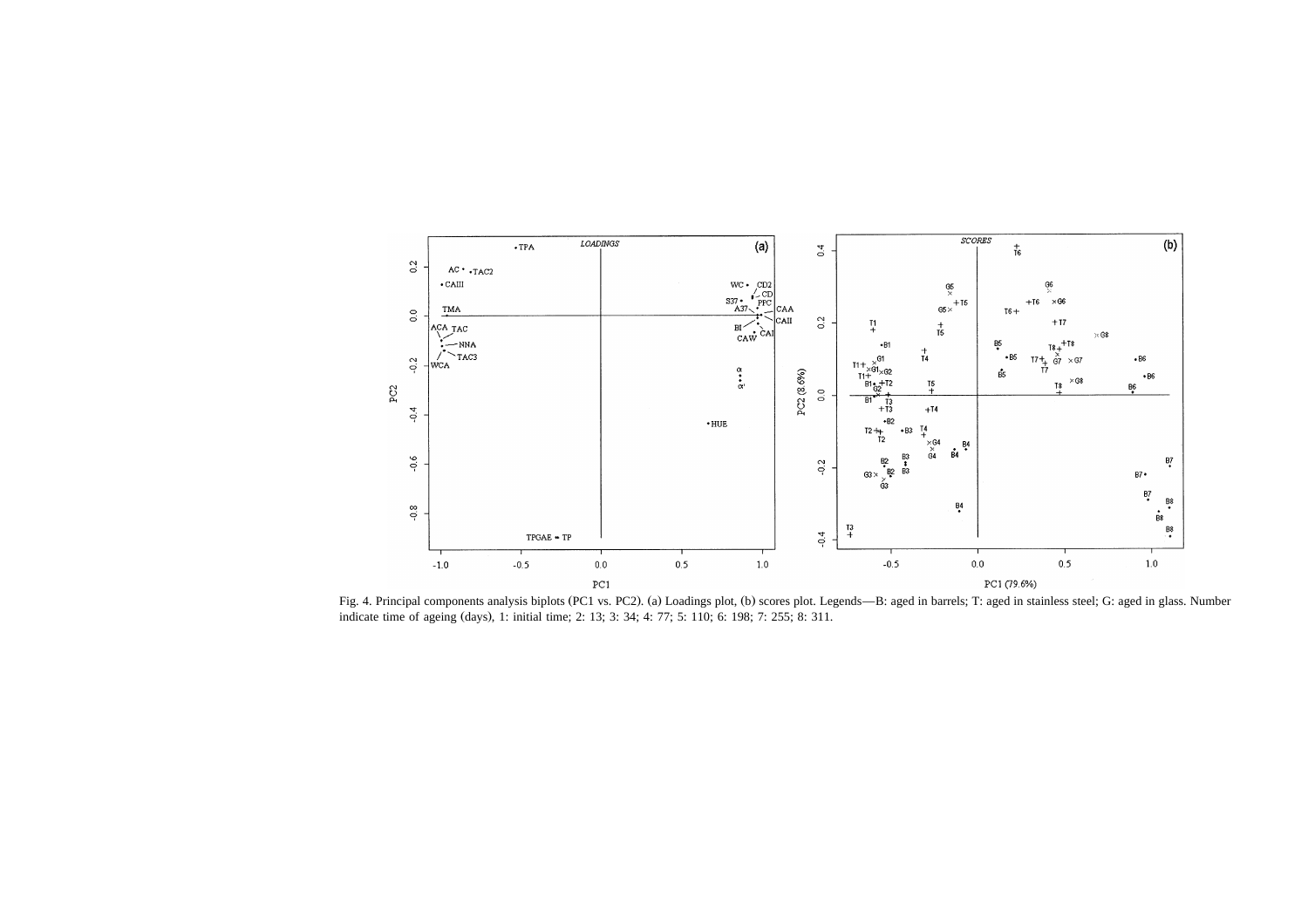

Fig. 5. Principal components analysis biplots (PC1 vs. PC3). (a) Loadings plot, (b) scores plot. Abbreviations as in Fig. 4.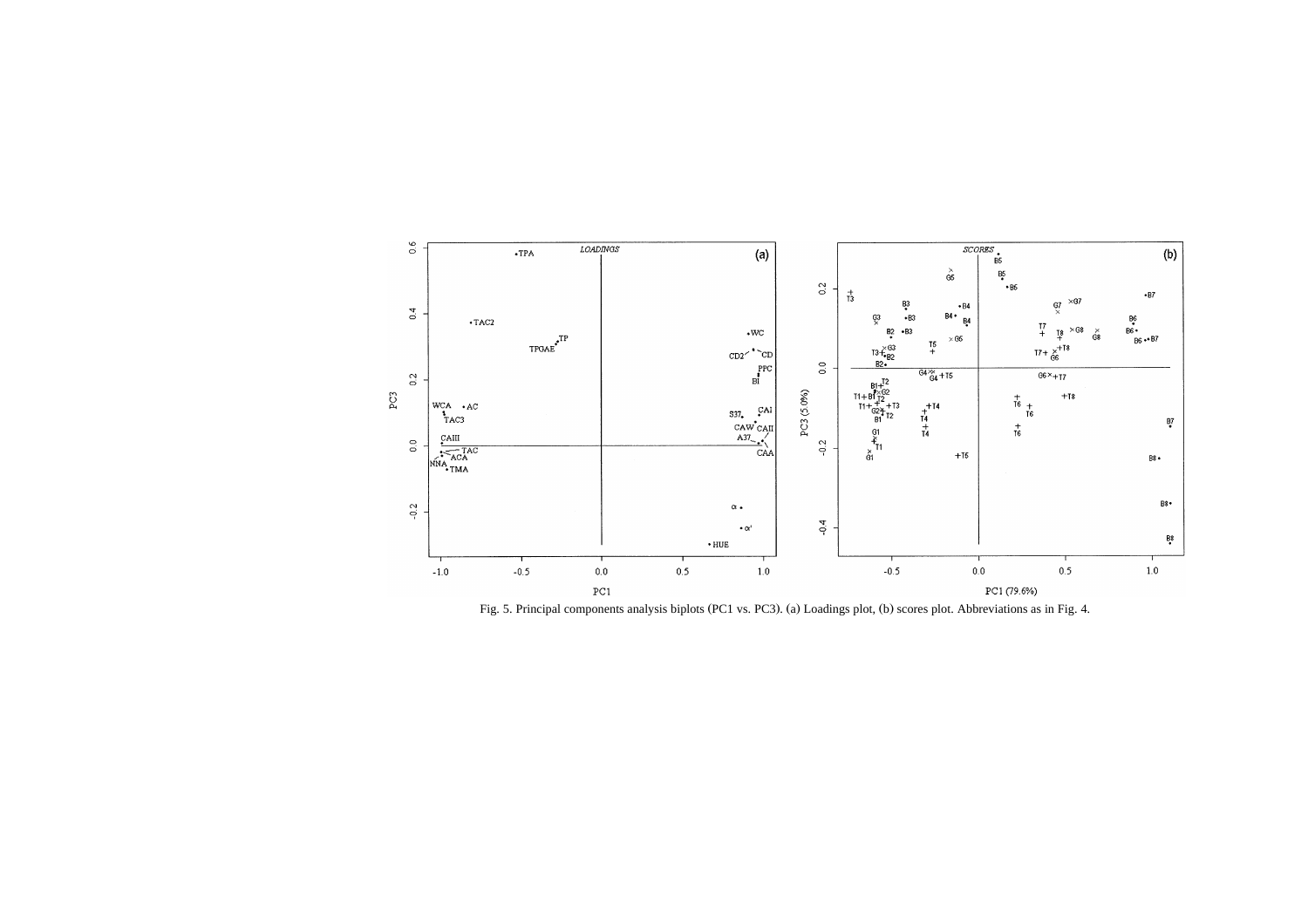significance. On the other hand, variables describing polymeric pigments (PPC and TPA) had positive loadings on the third principal component (PC3). These patterns suggest that three main principal components factors describe colour and phenolic compositional changes in ports ageing: chemical mechanisms and monomeric anthocyanins composition on PC1, changes mainly to phenolic composition and hue on PC2, and polymeric pigment formation on PC3.

# *3.3. Maximum likelihood principal component analysis*

Recently, Andrews and Wentzell [23], used a new method known as maximum likelihood hood principal component analysis (MLPCA) in handling incomplete data matrices. They demonstrated that principal components extracted by MLPCA retains much of the original information with 10% of missing data and that MLPCA projections were comparable to PCA for uncensored data. The incomplete data ma-

trix consists of 64 cases, after taking the means of replicate measurements, by 26 variables. The percentages of missing data in the data matrix ranged from 1% up to 14% for some of the variables. A number of different values of the rank estimate, *p*, were examined. The MLPCA algorithm converged in all cases from  $p = 1$  to 5, but not for higher values. The reasons for the algorithm not converging is not known, but as only three principal components (PC). were sufficient to explain most of the variance in the principal components analysis (PCA) conducted previously, it was decided that results for  $p = 5$  would only be examined. Therefore, five maximum likelihood principal components (MLPCs) were extracted from the data matrix, and from this maximum likelihood, scores were calculated. Fig. 6 shows a plot of maximum likelihood scores on the first two MLPCs from the MLPCA. The results are almost similar to those obtained using multiple imputation followed by  $PCA (MI + PCA)$ . The MLPCA scores plot (Fig. 6) was in fact a mirror image of the PCA scores plot (Fig. 4b). The projection of data on the second MLPC



Fig. 6. Maximum likelihood principal components analysis (MLPCA) scores plot. Abbreviations as in Fig. 4.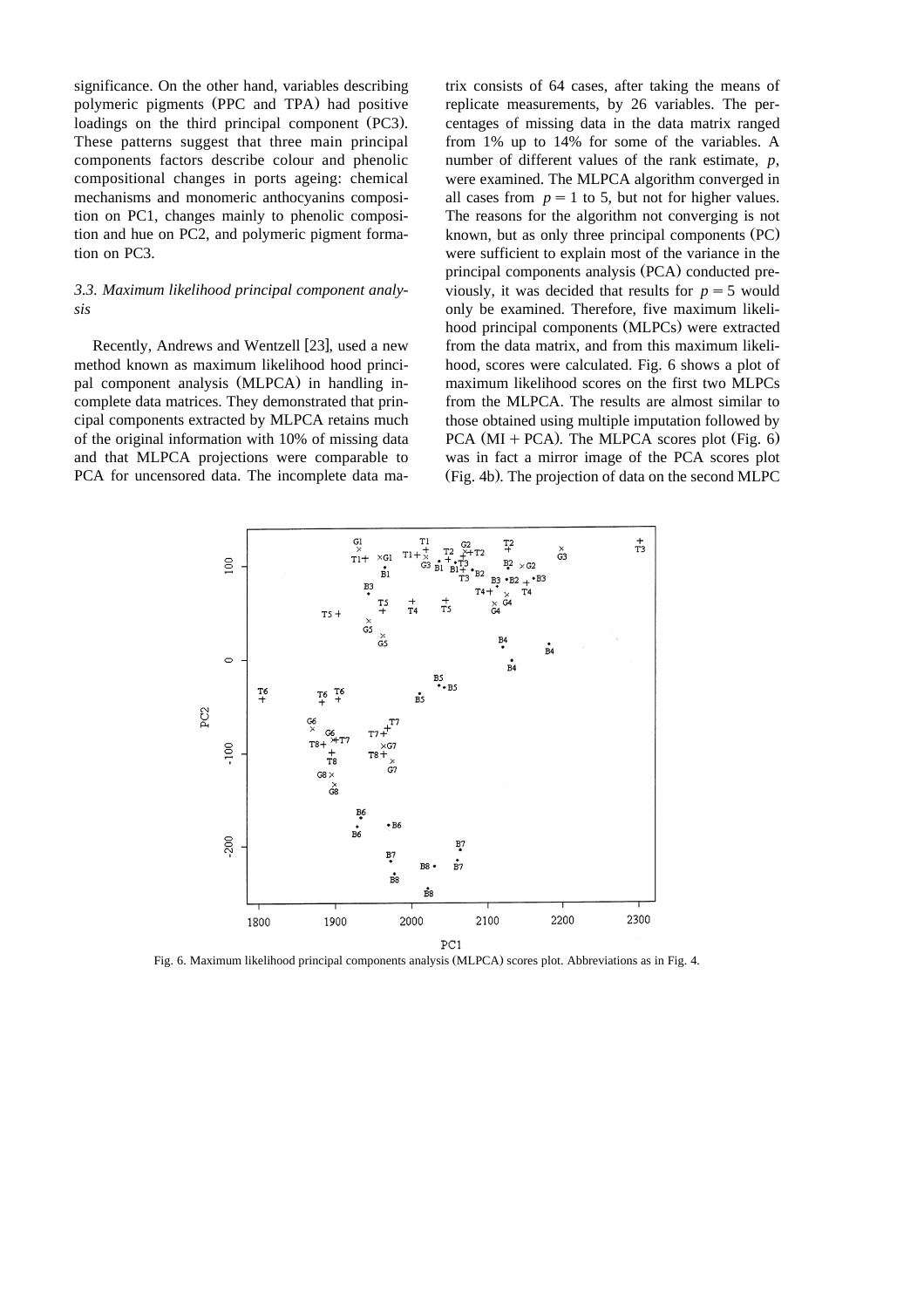for MPLCA, with increasing negative values, was similar to that of the first principal component  $(PC1)$ for PCA, with increasing positive values, which showed increasing storage time of ports. Therefore, results from both methods were comparable to one another. Ports aged in wood were well separated from ports aged in stainless steel and glass after 77 days of storage, forming identical groupings of samples of the same age.

# **4. Conclusions**

Multiple imputation is an effective method in handling missing values from an incomplete data matrix. The generation of *m* number of complete data matrices can be analysed by any number of statistical methods available and standard errors can be combined, giving an assessment of missing value uncertainty. Multiple imputation of the incomplete data matrix from the study of ageing port, gave very low values of the standard errors of the mean (SEM) for scores and loadings on the first three principal components after a PCA, suggesting that missing values were well estimated. Maximum likelihood scores from the first two principal components from MLPCA were similar to those from PCA, giving comparable interpretation of the results. Multiple imputation should be the preferred method for handling missing values when the data matrix is to be analysed by more than one statistical method. However, if the objective is to conduct a PCA-like analysis of the data, MLPCA provides a more convenient and simpler approach.

#### **Acknowledgements**

The authors gratefully acknowledge Ramos-Pinto, Lda for providing the port and the wooden barrels. The author P. Ho would also like to thank J.L. Schafer and G. King for their valuable comments on how to handle missing data and P.D Wentzell on the use of the MLPCA algorithm. The author P. Ho was financed from a PRAXIS XXI grant  $(BD/13825/97)$ from the Fundação para a Ciência e a Technologia  $(FCT)$ .

## **References**

- [1] J.R. Piggot (Ed.), Statistical Procedures in Food Research, Elsevier, Barking, 1986.
- [2] A.V.A. Resurreccion, Food Technol. 42 (1988) 128-134.
- [3] T. Aishima, T.S. Nakai, Food Rev. Int. 7 (1991) 33-101.
- [4] E.V. Thomas, Anal. Chem. 66 (1994) 795A-804A.
- [5] B.D. Ripley, Pattern Recognition and Neural Networks, Cambridge Univ. Press, Cambridge, 1996.
- [6] J.L. Schafer, M.K. Olsen, Multivariate Behav. Res. 33 (1998) 545–571.
- [7] Statsoft, Electronic Statistic Textbook, Statsoft, Tulsa, OK, 1997. http://www.statsoft.com/textbook/stathome.html.
- [8] A.C. Acock, Fam. Sci. Rev. 10 (1997) 76–93.
- [9] G. King, J. Honaker, A. Joseph, K. Scheve, Analyzing incomplete political science data: an alternative algorithm for multiple imputation, Proceedings of the 1998 Annual Meeting of the American Political Science Association, Boston, USA, 1999. http://gking.harvard.edu/files/evil.pdf, [August 19].
- [10] A.P. Dempster, N.M. Laird, D.B. Rubin, J. R. Stat. Soc., Ser. B 39  $(1977)$  1–38.
- [11] J.L. Arbuckle, Amos for Windows: Analysis of moment structures (Version 3.5), SmallWaters, Chicago, IL, 1995. http://www.smallwaters.com/amos/.
- [12] J.L. Schafer, Some improved procedures for linear mixed models,http://www.stat.psu.edu/  $\sim$  jls/improve.pdf, [June  $28$ ].
- [13] C. Liu, J. Mult. Anal. 69 (1999) 206-217.
- [14] M.C. Neale, Mx: Statistical Modeling, 4th edn., Department of Psychiatry, Box 710 MCV, Richmond, VA 23298, 1999. http://views.vcu.edu/mx/.
- [15] D.B. Rubin, Multiple Imputation for Nonresponse in Surveys, Wiley, New York, 1987.
- [16] P. Ho, M.C.M. Silva, T.A. Hogg, J. Sci. Food Agric., submitted for publication.
- [17] T.C. Somers, M.E. Evans, J. Sci. Food Agric. 28 (1977) 279–287.
- [18] M.G. Jackson, C.F. Timberlake, P. Bridle, L. Vallis, J. Sci. Food Agric. 29 (1978) 715-727.
- [19] T.C. Somers, E. Vérette, Phenolic composition of natural wine types, in: H.F. Linskins, J.F. Jackson (Eds.), Modern Methods of Plant Analysis, Wine Analysis vol. 6, Springer-Verlag, New York, 1988, pp. 219–257, New Series.
- [20] J. Bakker, P. Bridle, C.F. Timberlake, Vitis 25 (1986) 40-52.
- [21] G.K. Niketić-Aleksić, G. Hrazdina, Lebensm.-Wiss. Technol. 5 (1972) 163-165.
- [22] P.D. Wentzell, D.T. Andrews, D.C. Hamilton, K. Faber, B.R. Kowalski, J. Chemom. 11 (1997) 339-366.
- [23] D.T. Andrews, P.D. Wentzell, Anal. Chim. Acta 350 (1997) 341–352.
- [24] J.L. Schafer, NORM: Multiple imputation of incomplete multivariate data under a normal model, version 2. Software for Windows  $95/98/NT$ ,http://www.stat.psu.edu/ ~ jls/misoftwa.html.
- [25] J.L. Schafer, Analysis of Incomplete Multivariate Data, Chapman & Hall, London, 1997.